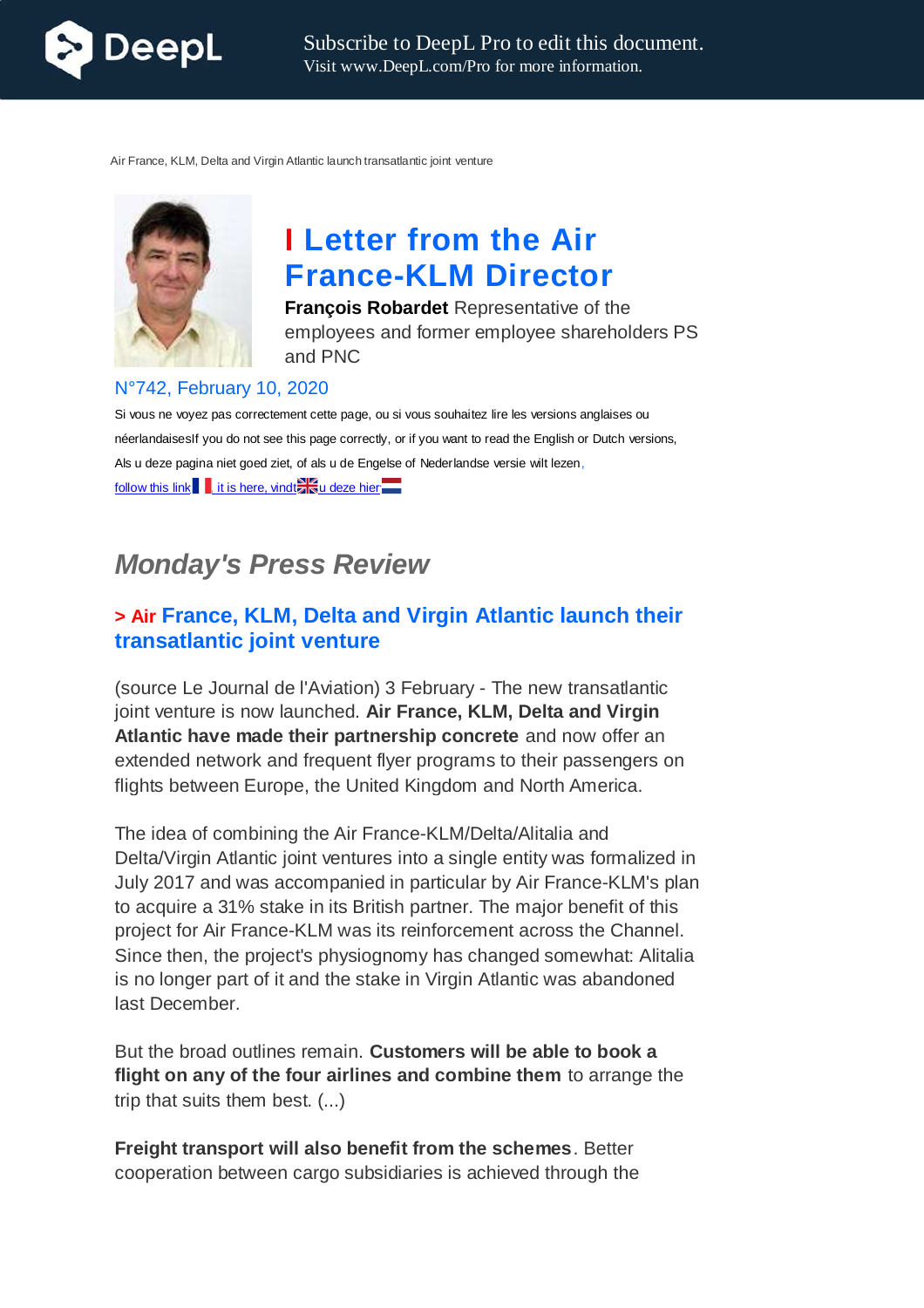multiplication of co-located facilities or the pooling of road transport options, for example. The annual turnover of the joint venture, including both passenger and freight activities, is estimated at \$13 billion. (...)

One of Air France-KLM's main objectives with this initiative has been preserved, as Benjamin Smith, the Group's Chief Executive Officer, points out: "**this joint venture will give Air France-KLM greater access to the British market, and in particular to London-Heathrow, the world's leading air transport market**. »

## **> Due to the Cabinet's indecision, the growth will be transferred to Paris**

(source De Telegraf, translated with Deepl) 5 February - **If policy does not allow the growth of Schiphol and the opening of Lelystad airport, KLM lines will be transferred to France** . That is what the KLM works council wrote in a petition that is being presented today in the lower house of Parliament on behalf of 36,549 employees.

**The KLM works council is very concerned about the direction the discussion on Schiphol and Lelystad is taking**. Some politicians are pushing for further growth to be postponed or even pushed back, and positions are also divided within the cabinet (Editor's note: the Dutch government).

The works council is concerned that the Air France-KLM parent company may intervene with KLM if the company is not allowed to develop further. After all, there is still room for Air France in France. "As a company in the aviation sector, you have to grow, just like the competition," says the secretary (...) of the KLM works council. "If this becomes physically impossible at Schiphol, then this growth will land in other places.

"All around us, the world of aviation is spinning merrily. This year, Frankfurt will be able to grow by 7%, Heathrow will have a third runway, there is still room in Paris. We demand the 1.5% growth of Schiphol Airport that the government has promised". (...)

**Despite all the political promises, the growth of Schiphol and the opening of Lelystad seem further away than ever**. (...) According to the authors of the petition, the opening of Lelystad airport, which has already been postponed three times, is crucial for the future of Schiphol, as it allows the further growth of the KLM network. (...)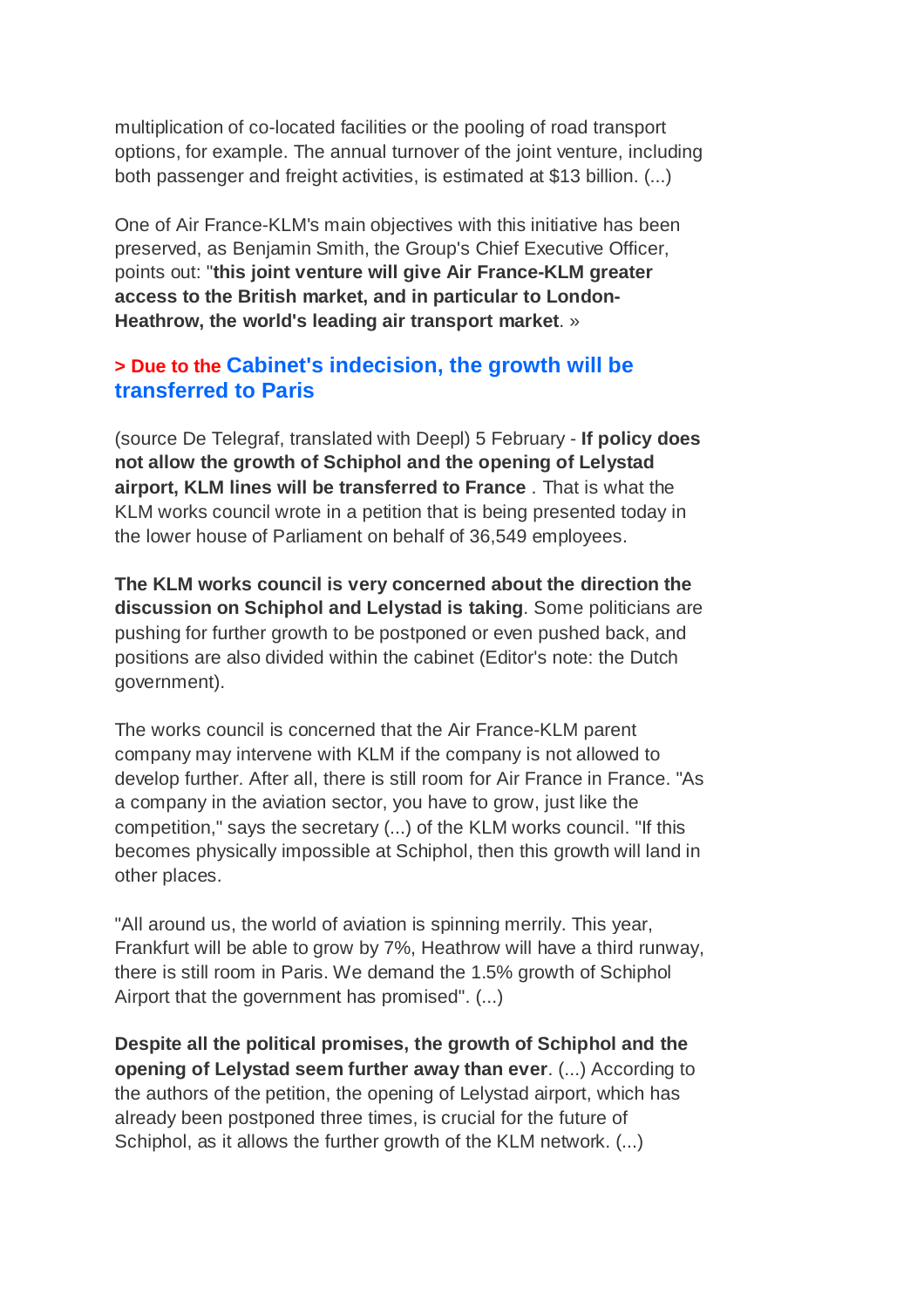**In addition, according to the works council, the proceeds of the flight tax to be introduced next year should not disappear into the public treasury, but should be used for pollution reduction and environmental measures**. "KLM spends 3 million euros every day on the sustainability of our company. As employees, we also work on sustainability every day. We think we are keeping all our promises, now it's up to the politicians to do it".

*My comment: The Dutch government (the Cabinet), a shareholder in Air France-KLM, has repeatedly postponed decisions that would allow KLM to continue its growth. He puts his national airline, the third largest employer in the Netherlands, in a delicate situation.*

### **> American Airlines signs with GOL in Brazil**

(source Air Journal) February 5 - **American Airlines has signed a** reciprocal code-sharing **agreement with low-cost GOL** Linhas Aéreas Inteligentes, giving its customers access to 20 destinations in Brazil. A second daily flight between Miami and Rio de Janeiro will be introduced.

As anticipated since last October and LATAM's departure from the Oneworld

alliance, of which the American airline is a member, the agreement announced on February 4, 2020 will allow American Airlines to maintain its presence in Brazil. (...)

Ten years after the signature of a first agreement, **this merger between American Airlines and GOL would have started as soon as Delta Air Lines announced the acquisition of 20% of the capital of LATAM** Airlines Group, leader in Latin America - and first in Brazil precisely before GOL. LATAM has since announced its departure on May 1 from the Oneworld alliance of which American Airlines is a member. It should also be noted that Delta Air Lines (SkyTeam) was present in the capital of GOL, with which it shares its codes, but sold its shares during the agreement with LATAM. For **its part, United Airlines has been trying since last November to set up a joint venture with Avianca and Copa Airlines,** all members of the Star Alliance, which Azul (the third largest player in the Brazilian market) could join. (...)

*My comment: The consolidation of air transport is almost complete in the United States. In order to continue to grow, US airlines are now turning to other continents.*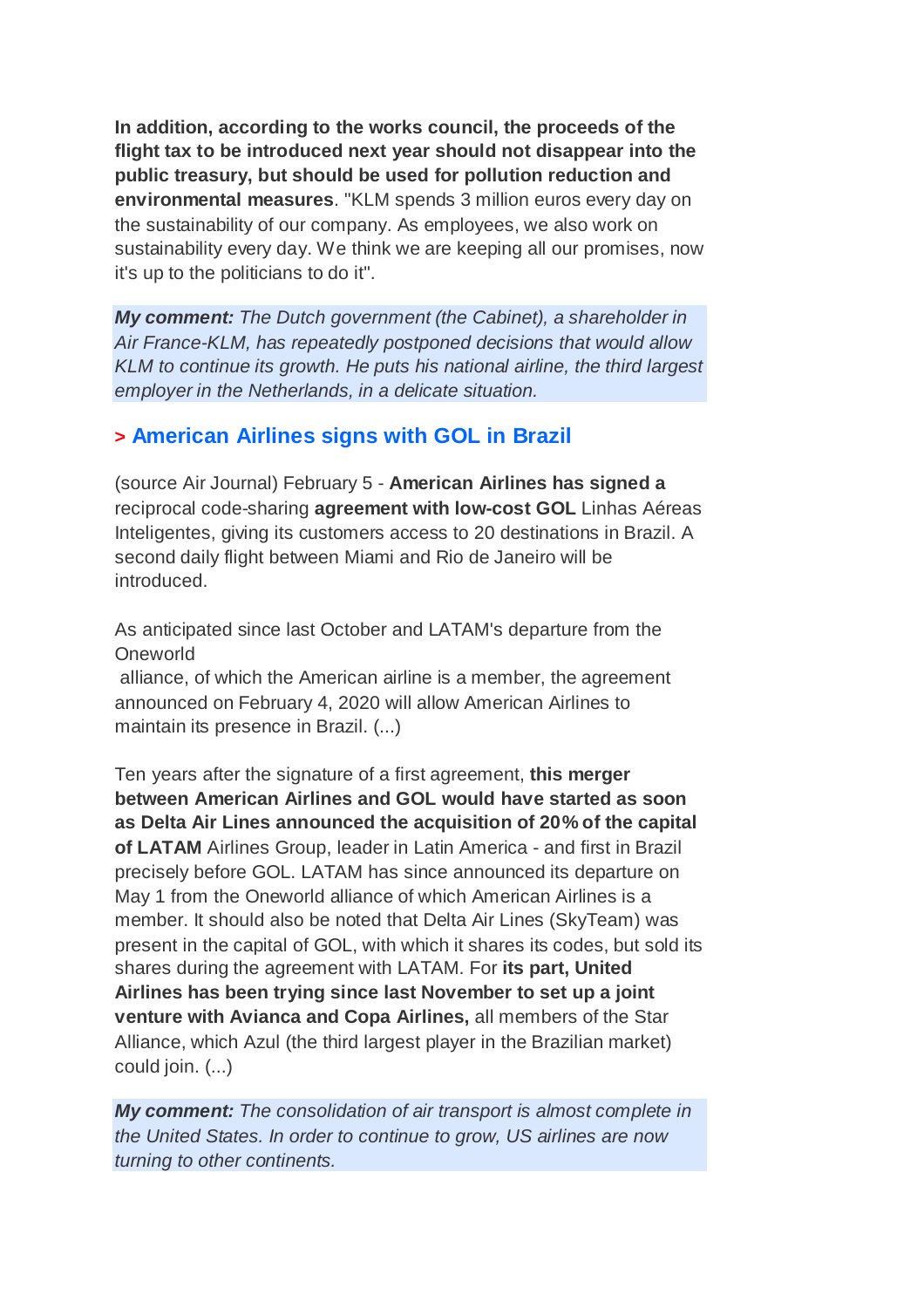## **> Qatar Airways acquires 49% of Rwanda Air**

(source Business Travel) 6 February - Qatar Airways CEO Akbar Al Baker said the company was going to buy 49% of Rwanda Air.

The information was confirmed at an air transport summit in Doha.

**This acquisition follows the entry of Qatar Airways into the capital of Bugesera Airport with a 60% stake**. The construction of this airport is expected to be completed by 2020. (...)

The only problem is that Rwanda Air has been in deficit since its creation with significant losses since its creation, totalling \$222 million in accumulated losses by the end of 2016, according to Jeune Afrique. (...)

For Qatar Airways the entry in the capital of Rwanda Air could allow it to circumvent the embargo that forces it to bypass Saudi Arabia, the United Arab Emirates and Egypt.

Thus **Rwanda Air flights could be used for flows between Doha and Africa, which would allow the embargo to be circumvented**.

### **> Etihad sells part of its fleet for a billion dollars**

(source Le Journal de l'Aviation) February 5 - **Etihad is getting a** little more cubits. The Emirati airline **has reached an agreement with the US investment fund KKR and the leasing company Altavair AirFinance, under which the two partners will acquire sixteen Boeing 777-300ERs and twenty-two Airbus A330s for \$1 billion**. This will enable it to move forward with its transformation plan. (...)

**After years of unfortunate investments that contributed to siphoning off its accounts, Etihad had to launch a restructuring plan, the second half of which it has begun**. One of its major projects in recent years has been the repositioning of its fleet, for which the most spectacular decisions have been the cancellation of orders for A350s and 777Xs, with the exception of five A350-1000s and six 777- 9s. The four A350-1000s already produced are currently in stock and are expected to be delivered in 2021. It is also awaiting delivery of 34 Dreamliner and 26 A321neo. (...)

*My comment: The sale and then the leasing of part of its fleet will allow Etihad, which has made a series of loss-making years, to partially*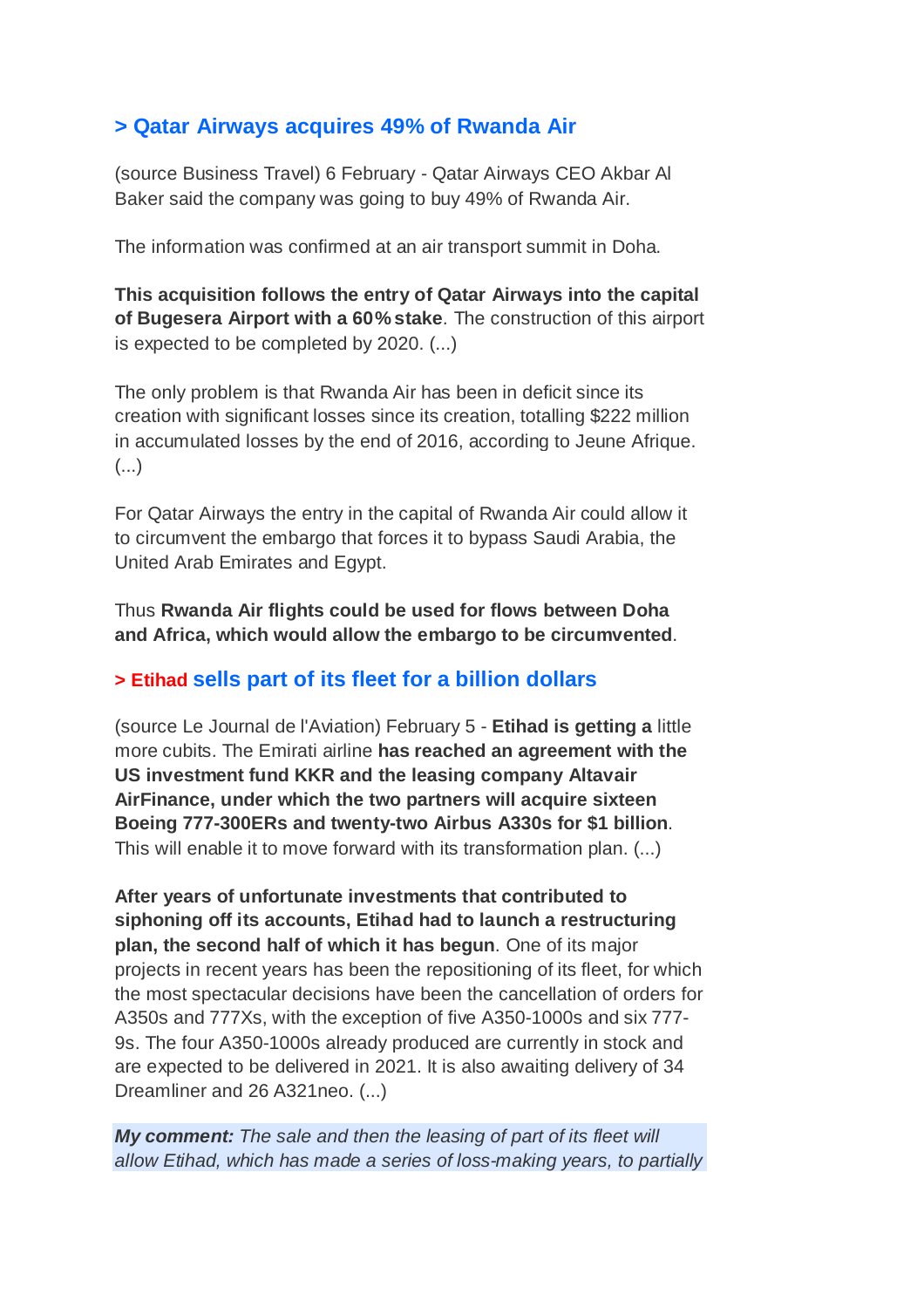*replenish its cash flow.*

*The question is whether it will be enough to get this company back on its feet. Its turnover has fallen by almost 40% in recent years, from \$9 billion in 2015 to \$6 billion in 2018.*

## **> Coronavirus: Cathay Pacific asks its 27,000 employees to take a leave of absence without pay**

(source AFP) Feb. 5 - **The CEO of Hong Kong airline Cathay Pacific on Wednesday asked its 27,000 employees to take three weeks of unpaid leave to** deal with the consequences of the new coronavirus epidemic.

"I hope you will all participate, from our front-line (customer-facing) employees to our senior executives," said Augustus Tang in an online video address.

#### **This request highlights the economic difficulties faced by Cathay,**

already a victim of the pro-democracy protests in Hong Kong which last year heavily affected the use of its lines. (...)

"With such an uncertain outlook, conserving our cash flow is now the key to protecting our business," he said.

"I realize this is hard to hear," he said of the unpaid leave he requires his employees to take. "And **we may have to take other steps**. But by supporting this special leave, you will help us in our time of need," he said.

He also called on suppliers to reduce their prices and said the airline would make short-term capacity adjustments, confirming in particular the 90% reduction in its flights to mainland China.

*My comment: The situation of Cathay Pacific, a company based in Hong Kong, was delicate before the coronavirus crisis.*

#### **> Ryanair takes an interest in the Boeing 737 MAX 10**

(source Le Journal de l'Aviation) February 4 - During a conference call following the presentation of its third quarter results, **Ryanair confirmed its interest in the Boeing 737 MAX**. Praising its performance and the gains it expects from operating the 737 MAX 200, Michael O'Leary also revealed that he wants to commit to a more capable version, Reuters said. "We're already in discussions with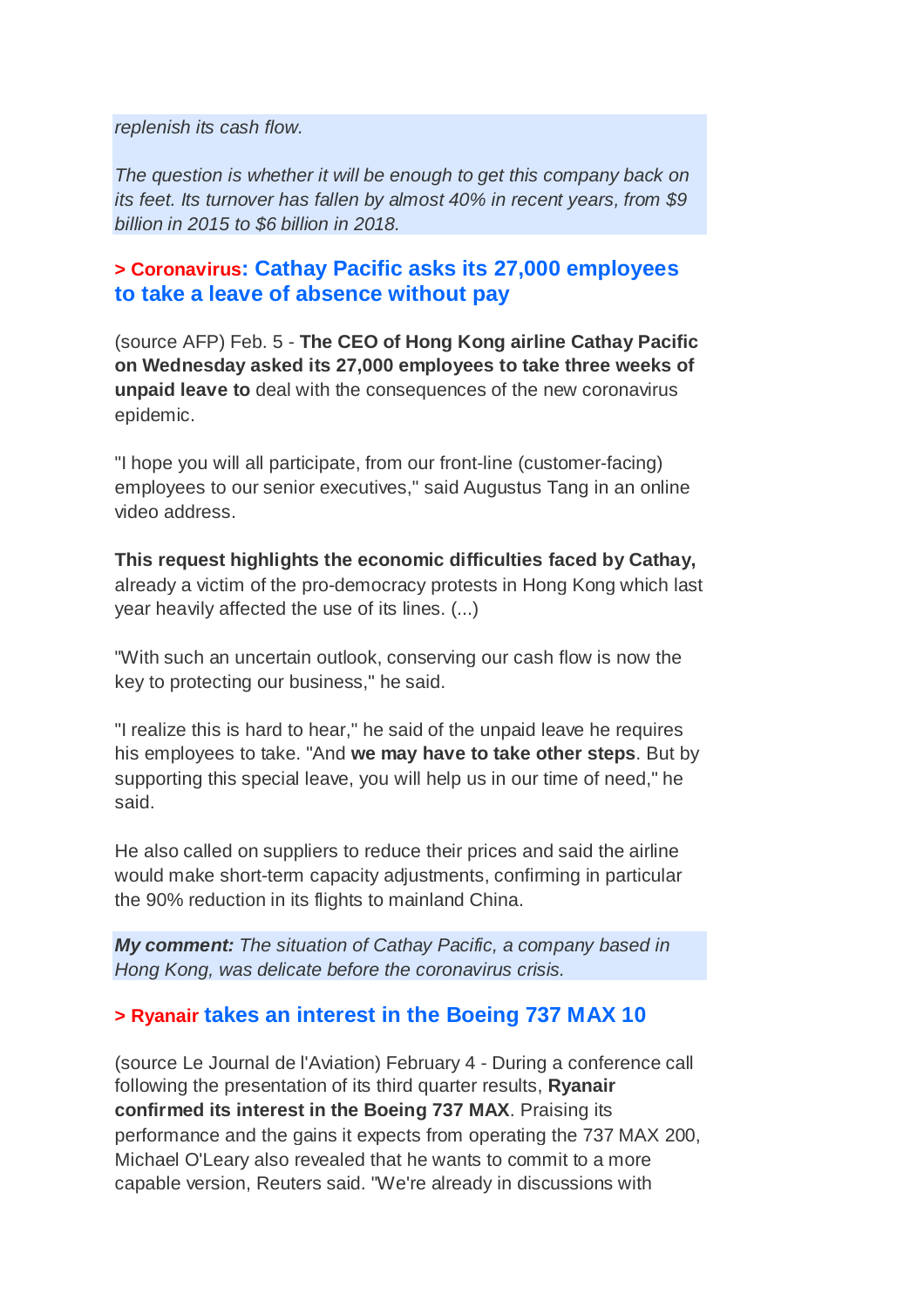Boeing. We have an offer on the table for an order of MAX 10, a 230 seater aircraft," said the Irish group's managing director. (...)

Currently, Ryanair is a customer of the 737 MAX 200, a version of the 737 MAX 8 modified to be densified. Due to the aircraft's grounding since last March, the **delivery of Ryanair's single-aisle** aircraft **has been delayed by one year**. The company announced on February 3 that it was not expecting its first aircraft until September or October at best. Michael O'Leary even mentioned a delay that could increase to as much as two years. Initially, Ryanair was scheduled to operate 55 Boeing 737 MAX 200s in the summer of 2020; it hopes to delay this project until the summer of 2021.

**The consequences are already being felt**. Growth has slowed (it will be 2% this summer, mainly due to the Airbus fleet), several bases have been closed and **the objective of reaching 200 million annual passengers has been postponed to fiscal year 2025 or even 2026.** Further discussions are therefore ongoing with Boeing concerning the price of the delayed 737 MAX 200 and the compensation to be granted. (...)

*My comment: The B737 MAX crisis is slowing down Ryanair's growth. The Irish company only owns Boeing aircraft, which weakens its position.*

*This is no doubt why Ryanair has just announced an order for a hundred Airbus aircraft for its subsidiary Laudamotion.*

## **> Boeing sees the light at the end of the tunnel for the 737 Max...**

(source Les Échos) February 7 - Is it the light at the end of the tunnel for the Boeing 737 Max? After having dashed the hopes of the aircraft manufacturer at the end of 2019, **the head of the American civil aviation,** Steve Dickson, has rekindled the hope that Boeing will soon begin to emerge from the crisis. At a meeting with the trade press in London on Thursday, the FAA boss **estimated that recertification flights of the 737 Max could begin "within the next few weeks**". (...)

Steve Dickson cautiously surrounded his statements with all kinds of warnings and conditionals, stressing in particular that there was no need to commit to a timetable and that a number of issues remained to be resolved. However, **the FAA boss confirmed that the audit process for the new flight control software was complete and that**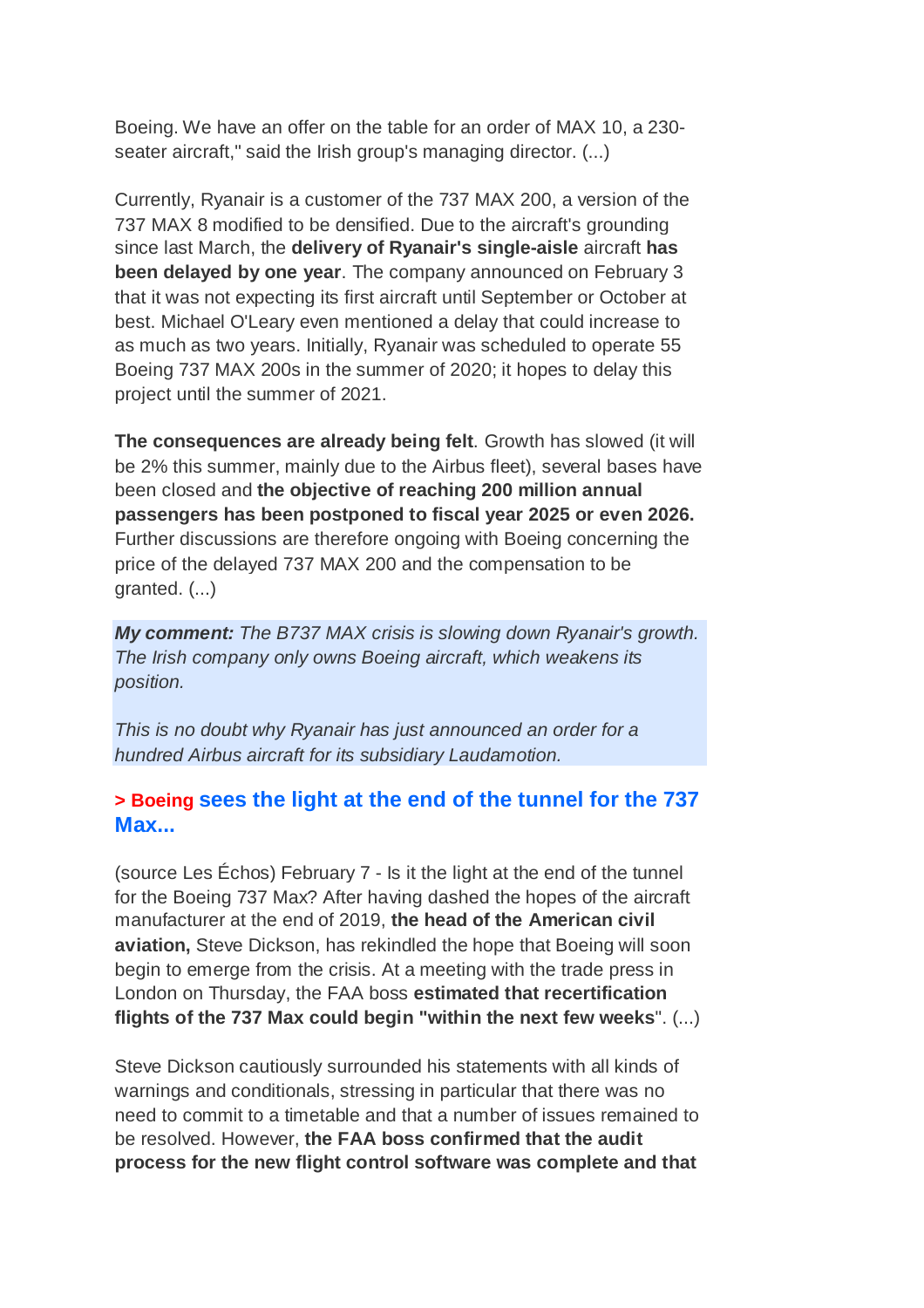**it could be subject to joint approval with its major international counterparts**, such as the European Aviation Safety Agency. And this, even though there seem to be points of disagreement on other issues. "As far as the design [of the revised MCAS] is concerned, from what I know, we are very much aligned," he said. (...)

**Boeing's priority is to deliver the approximately 400 aircraft in stock**. But according to David Calhoun, **it should take 18 months, at an** average of 22 per month. **During this period,** and in order to avoid further congestion in the car parks, **the assembly line will therefore run at reduced speed**. The aircraft manufacturer has not officially put forward any figures, but one of its main suppliers, the US supplier Spirit , which manufactures the fuselages of 737 aircraft, has indicated that it expects only 220 fuselage deliveries to Boeing in 2020. This is enough to produce 24 Max per month on average over nine months, compared to 42 per month in 2019 and 52 per month before the crisis.

Adding together the Spirit and Boeing forecasts, deliveries of 737 Max are therefore not expected to exceed 46 aircraft per month on average in 2020 (assuming production restarts in April). This leads the American analyst Scott Hamilton, in his specialized letter LNA, to say that **the return to normal - that is 52 Max per month - will not occur before 2022**. The pre-crisis objective of increasing production to 57 Max per month would not be reached before 2023. This will **enable Airbus, which is counting on 63 A320s per month in 2020, to maintain its lead over Boeing for several more years**.

*My comment: The return to service of the B737 MAX will be very gradual. It is likely to meet with the reluctance of the passengers.*

*Some companies have taken the lead in the United States. Passengers scheduled on a B737 MAX will be able to change flights if they wish.*

*For its part, Ryanair has already announced that this would be impossible, the low-cost airline having indicated that it would allocate its aircraft at the last moment.*

#### **> Realistic promise or window dressing? UK aviation sector aims to be carbon neutral by 2050**

(source RTBF) 5 February - **The commitment is not ordinary: to achieve carbon neutrality in the** UK **aviation sector within 30 years.** In figures, this promise includes the reduction of more than 60 million tonnes of CO2, of which more than a third (23.5 million tonnes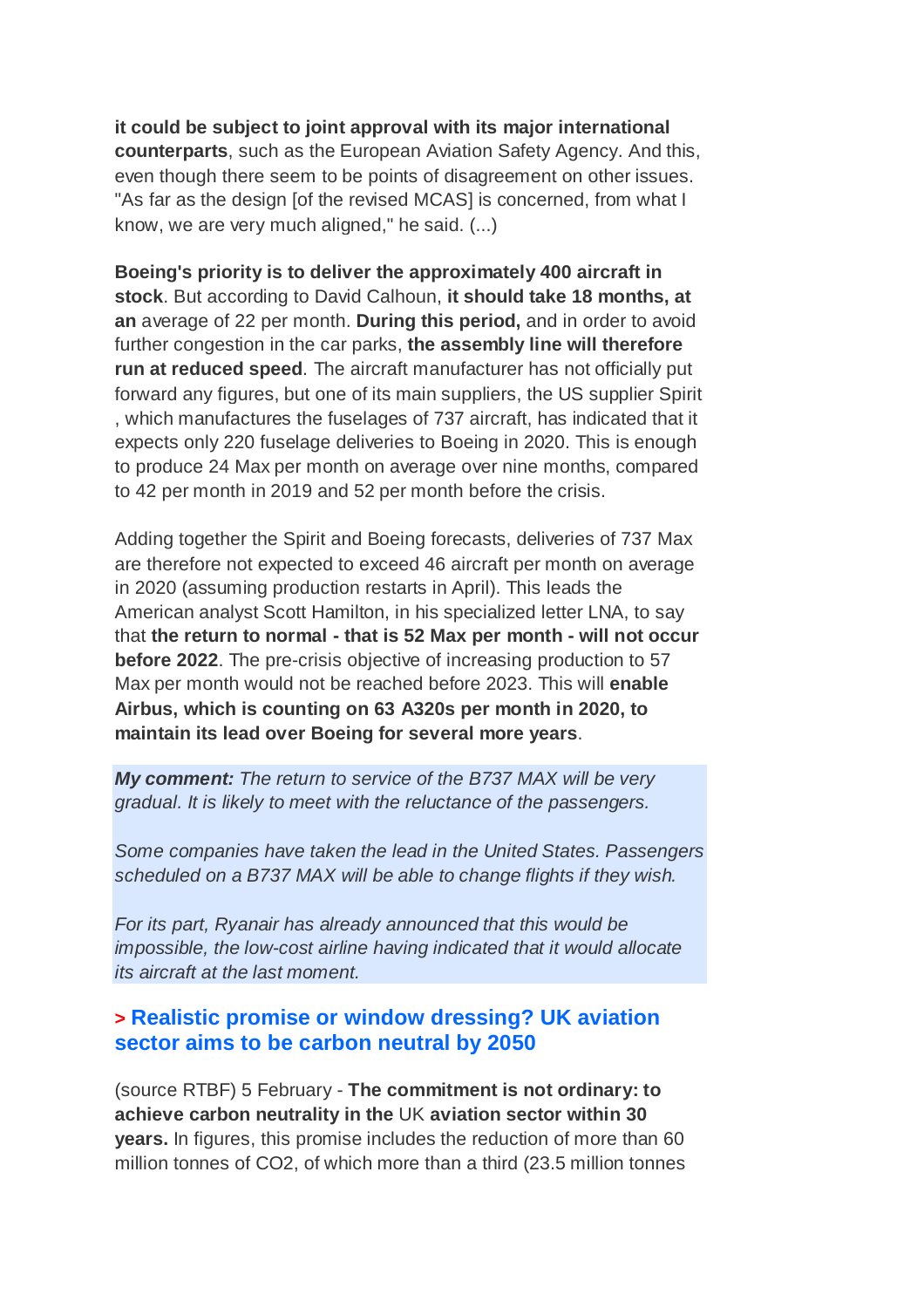of CO2) is due to the introduction of new, cleaner and more efficient aircraft, or 14.4 million tonnes of CO2 due to fuels that use less oil.

The organization that carries this commitment is not lacking in references: created in 2005, Sustainable Aviation now brings together **most of the major players in the UK aviation sector**. (...)

All these players **recognise that meeting this ambitious commitment will not be easy**: it will require substantial investment, technological innovation and genuine cooperation between industry and government, which is being asked to work in conjunction with ICAO (the International Civil Aviation Organisation) but also with the United Nations. The UK industry claims to be acutely aware of the need for global action. (...)

In its "roadmap" (a 76-page document detailing the various measures), the British airline industry considers, for example, that flights of less than 400 km could be operated by electric aircraft, specifying that the production of the electricity needed to power the batteries would be completely neutral. "**This is what we call 'com'," reacts Waldo Cerdan, an aeronautical expert** who has been interested in this subject for a very long time. **Electricity is not a source of energy, but an energy carrier**. The difference may seem trivial, but it is not. Electricity doesn't grow on trees, it has to be produced. So, without even mentioning the weight of the batteries or the technological challenges, this path, however promising it may seem, is incompatible with the notion of climate urgency". (...)

**For Waldo Cerdan, the reduction of CO2 emissions implies an "inescapable regulation of demand"** which cannot be limited to the introduction of a "carbon tax" for frequent users of airplanes: "apart from allowing the creation of an "energetic transition" fund, the aim of which would be to compensate the most fragile populations, this tax will have little effect on demand". (...)

*My comment: The air transport sector is regularly singled out for its CO2 emissions. But the criticisms levelled at it are applicable to other sectors of the economy.*

*End of the press review*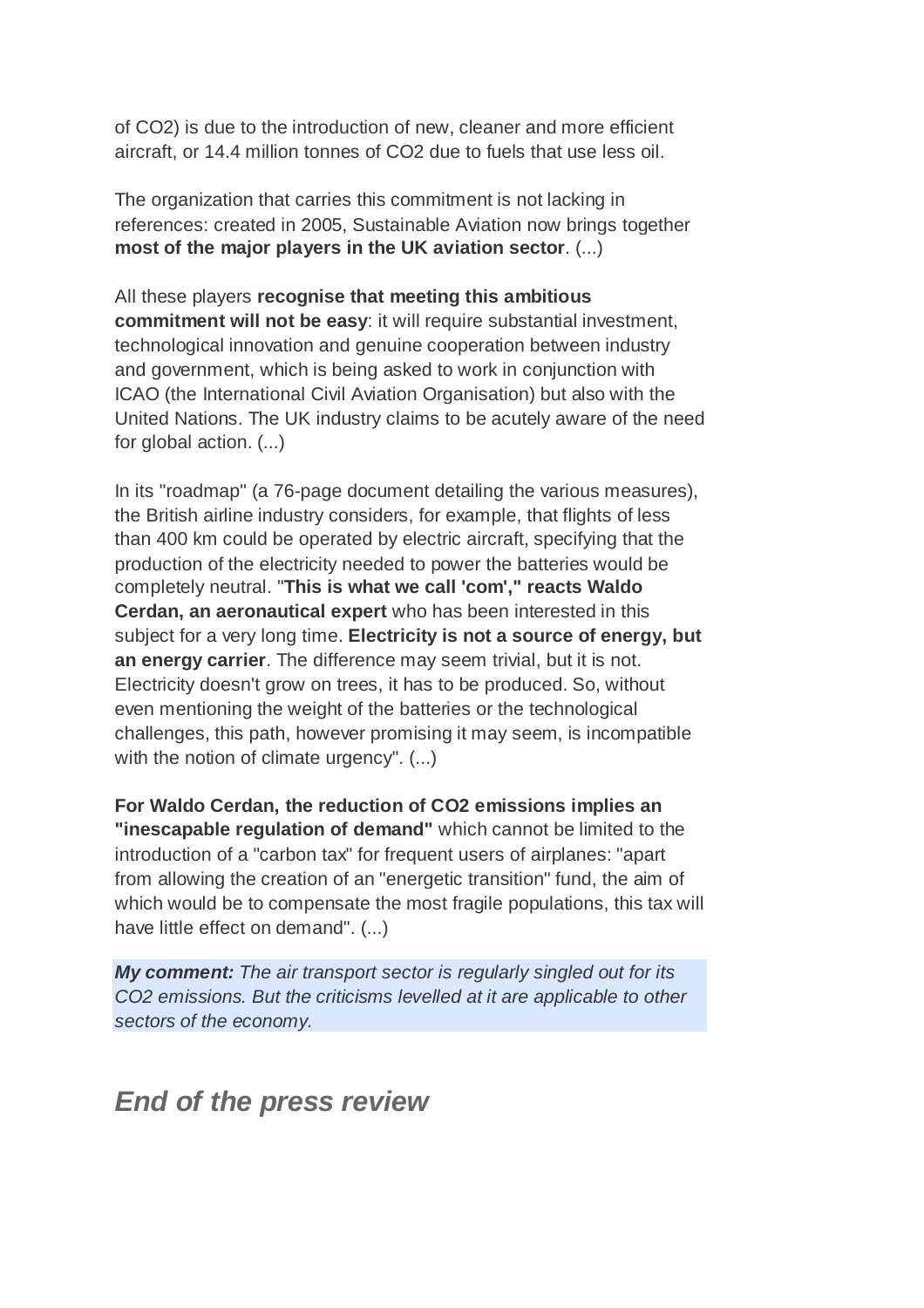## **> Follow-up to the referendum on the privatisation of Aéroports de Paris**

The consultation procedure on the privatisation of the ADP group has been open since 13 June and will run until March 2020. It requires the signatures of 4.7 million voters to lead to a referendum on a shared initiative (RIP).

On the Internet, the consultation can be signed on the site referendum.interieur.gouv en

By 10 February, the consultation had collected 1,092,000 signatures, i.e. 23.15% of the signatures required.

*My comment: Since the one million signatures milestone was passed (early December) the number of signatures has been stagnating.*

## **> My comment on the Air France-KLM share price evolution**

**The Air France-KLM share is at 8.804 euros at the close of trading on Monday 10 February. It is up +3.82%.** The luxury goods, air transport and hotel sectors are affected by information on the spread of the virus from China. Air-France-KLM is impacted by the freezing of many air routes with China.

**The average (the consensus) of analysts for the AF-KLM share is 11.13 euros**.

**Brent crude oil** (North Sea) **is down \$1 to \$53 per barrel.** When the coronaviruus outbreak started, it was \$69. Oil prices fall, penalized by concerns about global demand, particularly in China. The measures taken to counter the viral epidemic could slow down economic activity.

#### **This indicative information in no way constitutes an invitation to sell or a solicitation to buy Air France-KLM shares.**

You can react to this press review or provide me with any information or thoughts that will help me better carry out my duties as a director of the Air France-KLM Group.

## **You can ask me, by return, any question relating to the Air France-KLM group or employee shareholding...**